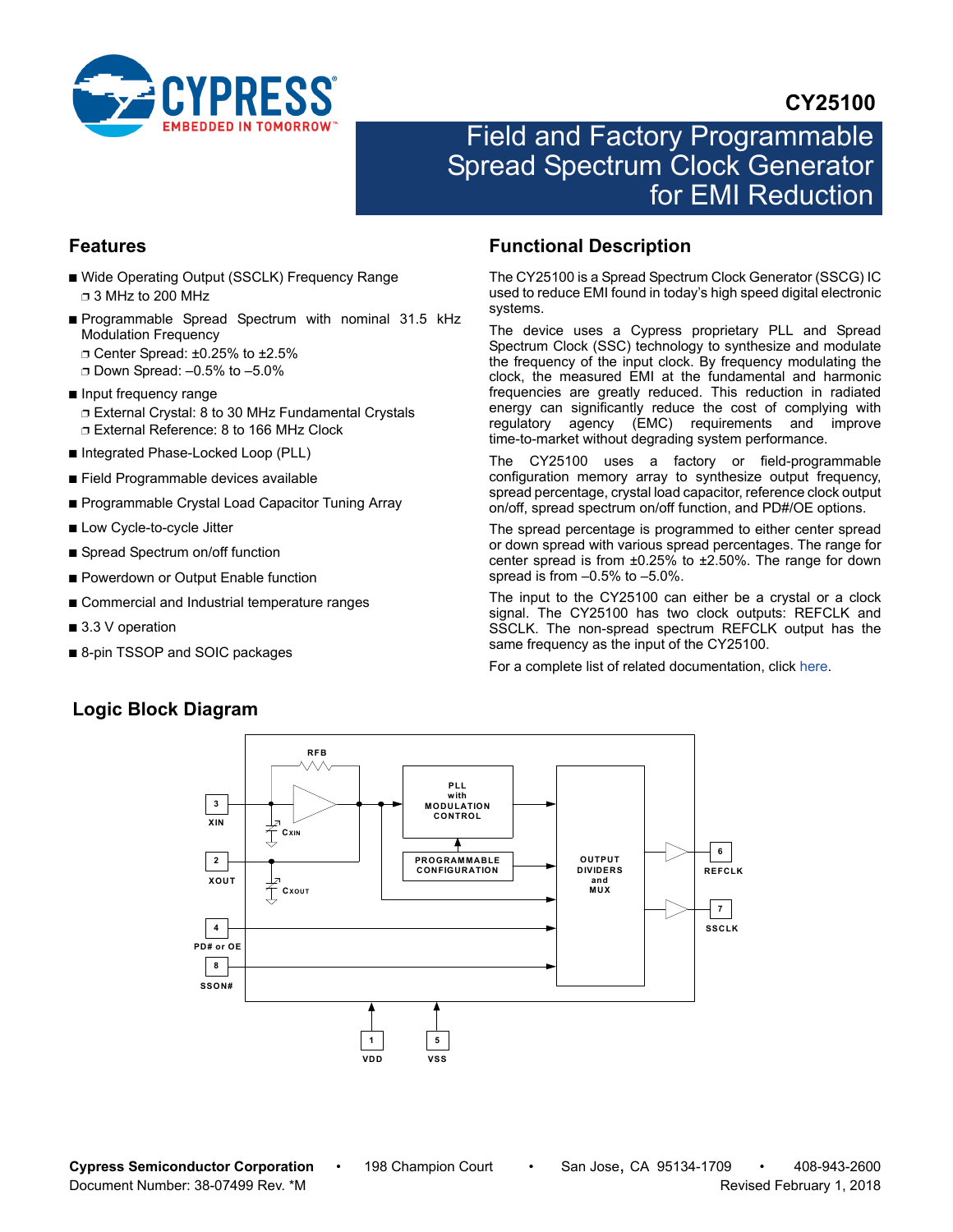

# **Contents**

| CY3672 Programmer                                 |  |
|---------------------------------------------------|--|
| and CY3690/CY3691 Socket Adapters  4              |  |
|                                                   |  |
|                                                   |  |
| Input Frequency (XIN, Pin 3 and XOUT, Pin 2)  4   |  |
| CXIN and CXOUT (Pin 3 and Pin 2)  4               |  |
| Output Frequency (SSCLK, Pin 7)  4                |  |
| Spread Percentage (SSCLK, Pin 7)  4               |  |
| Reference Output (REFOUT, Pin 6)  4               |  |
|                                                   |  |
| Power Down or Output Enable (PD# or OE, Pin 4)  4 |  |
|                                                   |  |
| Recommended Crystal Specifications  5             |  |
|                                                   |  |
|                                                   |  |
|                                                   |  |

| Sales, Solutions, and Legal Information  19 |  |
|---------------------------------------------|--|
| Worldwide Sales and Design Support  19      |  |
|                                             |  |
|                                             |  |
|                                             |  |
|                                             |  |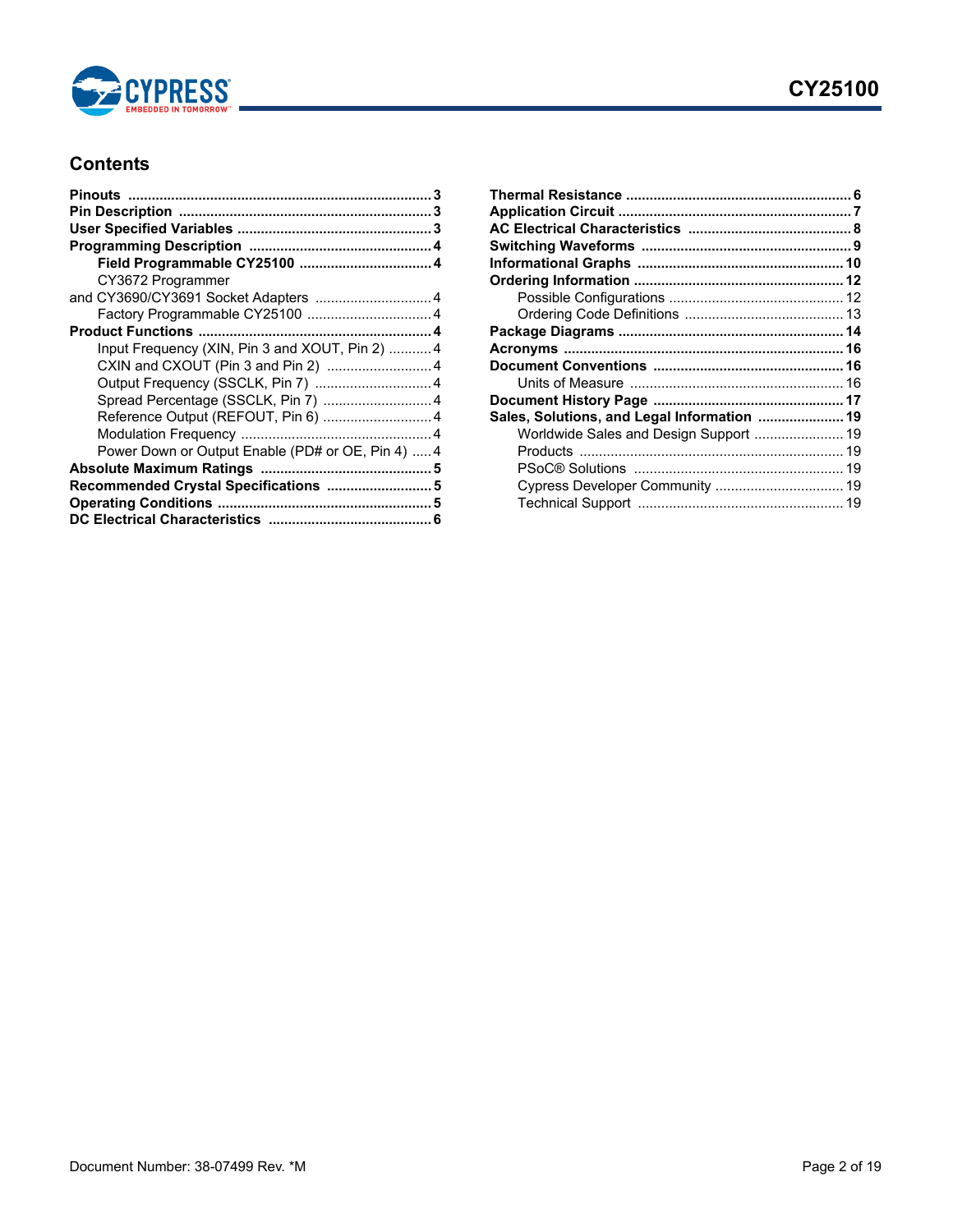

### <span id="page-2-0"></span>**Pinouts**

### **Figure 1. 8-pin SOIC/TSSOP pinout**

### **CY25100**



# <span id="page-2-1"></span>**Pin Description**

| <b>Pin</b> | <b>Name</b>            | Type   | <b>Description</b>                                                                                                                                                                                                                                                           |  |
|------------|------------------------|--------|------------------------------------------------------------------------------------------------------------------------------------------------------------------------------------------------------------------------------------------------------------------------------|--|
|            | VDD                    | Power  | 3.3 V power supply.                                                                                                                                                                                                                                                          |  |
| 2          | <b>XOUT</b>            | Output | Crystal output. Leave this pin floating if external clock is connected to pin 3.                                                                                                                                                                                             |  |
| 3          | <b>XIN/CLKIN Input</b> |        | Crystal input or reference clock input.                                                                                                                                                                                                                                      |  |
| 4          | PD#/OE                 | Input  | User has the option of choosing either PD# or OE function.<br>Power Down pin: Active LOW. If PD# = 0, PLL and crystal oscillator circuit are powered down,<br>and outputs are weakly pulled low.<br>Output Enable pin: Active HIGH. If OE = 1, SSCLK and REFCLK are enabled. |  |
| 5          | VSS                    | Power  | Power supply ground.                                                                                                                                                                                                                                                         |  |
| 6          | REFCLK                 | Output | Buffered reference output.                                                                                                                                                                                                                                                   |  |
| 7          | <b>SSCLK</b>           | Output | Spread spectrum clock output.                                                                                                                                                                                                                                                |  |
| 8          | SSON#                  | Input  | Spread spectrum control: Active LOW. $0 =$ spread on. $1 =$ spread off.                                                                                                                                                                                                      |  |

# <span id="page-2-2"></span>**User Specified Variables**

| <b>Pin Function</b> | <b>Input Frequency</b>          | <b>Total Crystal</b><br>Load<br>Capacitance | Output<br><b>Frequency</b> | <b>Spread Percent</b><br>$(0.5\% - 5\%$<br>0.25% granularity) | <b>Reference</b><br>Output      | <b>Power Down or</b><br><b>Output Enable</b> |
|---------------------|---------------------------------|---------------------------------------------|----------------------------|---------------------------------------------------------------|---------------------------------|----------------------------------------------|
| Pin Name            | XIN and XOUT                    | XIN and XOUT                                | <b>SSCLK</b>               | <b>SSCLK</b>                                                  | <b>REFOUT</b>                   | PD#/OE                                       |
| $P$ in#             | $3$ and $2$                     | 3 and 2                                     |                            |                                                               | 6                               |                                              |
| Unit                | <b>MHz</b>                      | pF                                          | <b>MHz</b>                 | % and Center- or<br>Down-spread                               | On or Off                       | Select PD# or OE                             |
|                     | <b>USER</b><br><b>SPECIFIED</b> | USER<br><b>SPECIFIED</b>                    | USER<br><b>SPECIFIED</b>   | <b>USER SPECIFIED</b>                                         | <b>USER</b><br><b>SPECIFIED</b> | <b>USER</b><br><b>SPECIFIED</b>              |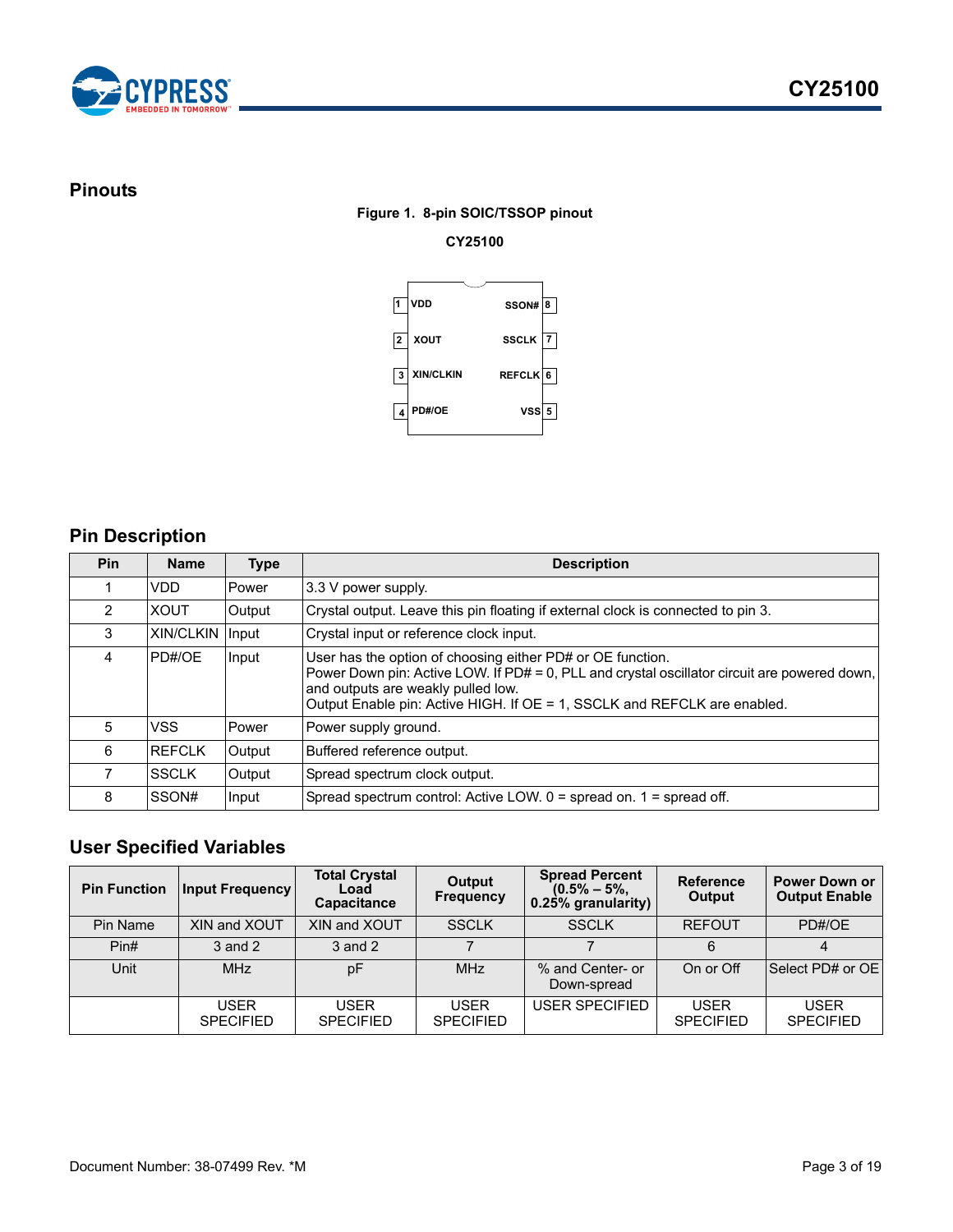

### <span id="page-3-0"></span>**Programming Description**

#### <span id="page-3-1"></span>**Field Programmable CY25100**

The CY25100 is programmed at the package level, and must be programmed prior to installation on a circuit board. Field programmable devices are denoted by an "F" in the ordering code, and are blank when shipped. The CY25100 is Flash technology based, which allows it to be reprogrammed up to 100 times. This allows fast and easy design changes and product updates, and eliminates issues with old and out of date inventory.

Samples and small prototype quantities can be programmed on the CY3672 programmer with the CY3690 (TSSOP package) or CY3691 (SOIC package) socket adapter.

#### <span id="page-3-2"></span>**CY3672 Programmer and CY3690/CY3691 Socket Adapters**

The Cypress CY3672 programmer and the CY3690 or CY3691 socket adapter may be used to program field programmable versions of the CY25100. The CY3690 enables users to program the CY25100ZXCF and CY25100ZXIF (TSSOP). CY3691 provides the ability to program the CY25100SXCF and CY25100SXIF (SOIC). The CY3690 and CY3691 are separate orderable items, so the existing users of the CY3672 programmer need to order only the specific socket adapter to program the CY25100.

#### <span id="page-3-3"></span>**Factory Programmable CY25100**

Factory programming by Cypress is available for high volume orders. All requests must be submitted to the local Cypress Field Application Engineer (FAE) or sales representative. After the request is processed, you will receive a new part number, samples, and data sheet with the programmed values. This part number is used for additional sample requests and production orders.

### <span id="page-3-4"></span>**Product Functions**

### <span id="page-3-5"></span>**Input Frequency (XIN, Pin 3 and XOUT, Pin 2)**

The input to the CY25100 can be a crystal or a clock. The input frequency range for crystals is 8 to 30 MHz, and for clock signals is 8 to 166 MHz.

### <span id="page-3-6"></span>**C<sub>XIN</sub>** and C<sub>XOUT</sub> (Pin 3 and Pin 2)

The CY25100 has internal load capacitors at Pin 3  $(C_{XIN})$  and Pin 2 ( $C_{XOUT}$ )  $C_{XIN}$  always equals  $C_{XOUT}$ , and they are programmable from 12 pF to 60 pF, in 0.5 pF increments.This feature eliminates the need for external crystal load capacitors.

The following formula is used to calculate the value of  $C_{XIN}$  and  $C_{XOUT}$  for matching the crystal load  $(C_L)$ :

$$
C_{XIN} = C_{XOUT} = 2C_L - C_P
$$

where  $C_1$  is the crystal load capacitor as specified by the crystal manufacturer and  $C_P$  is the parasitic PCB capacitance on each node of the crystal.

For example, if a crystal with  $C_1$  of 16 pF is used, and  $C_P$  is 2 pF,  $C_{XIN}$  and  $C_{XOUT}$  are calculated as:

 $C_{XIN} = C_{XOUT} = (2 \times 16) - 2 = 30$  pF

If using a driven reference, set  $\mathsf{C}_\mathsf{XIN}$  and  $\mathsf{C}_\mathsf{XOUT}$  to the minimum value 12 pF, connect the reference to XIN/CLKIN, and leave XOUT unconnected.

### <span id="page-3-7"></span>**Output Frequency (SSCLK, Pin 7)**

The modulated frequency at the SSCLK output is produced by synthesizing the input reference clock. The modulation can be stopped by SSON# digital control input (SSON# = HIGH, no modulation). If modulation is stopped, the clock frequency is the nominal value of the synthesized frequency without modulation (spread percentage  $= 0$ ). The range of synthesized clock is from 3 to 200 MHz.

#### <span id="page-3-8"></span>**Spread Percentage (SSCLK, Pin 7)**

The SSCLK spread can be programmed at any percentage value from ±0.25% to ±2.5% for center spread and from –0.5% to –5.0% for down spread.

#### <span id="page-3-9"></span>**Reference Output (REFOUT, Pin 6)**

The reference clock output has the same frequency and the same phase as the input clock. This output can be programmed to be enabled (clock on) or disabled (High Z, clock off). If this output is not required, it is recommended that the disabled (High Z, Clock Off) option be selected.

#### <span id="page-3-10"></span>**Modulation Frequency**

The modulation frequency is 31.5 kHz for all SSCLK frequencies from 3 to 200 MHz.

### <span id="page-3-11"></span>**Power Down or Output Enable (PD# or OE, Pin 4)**

The part can be programmed to include either PD# or OE function. PD# function powers down the oscillator and PLL. The OE function disables the outputs.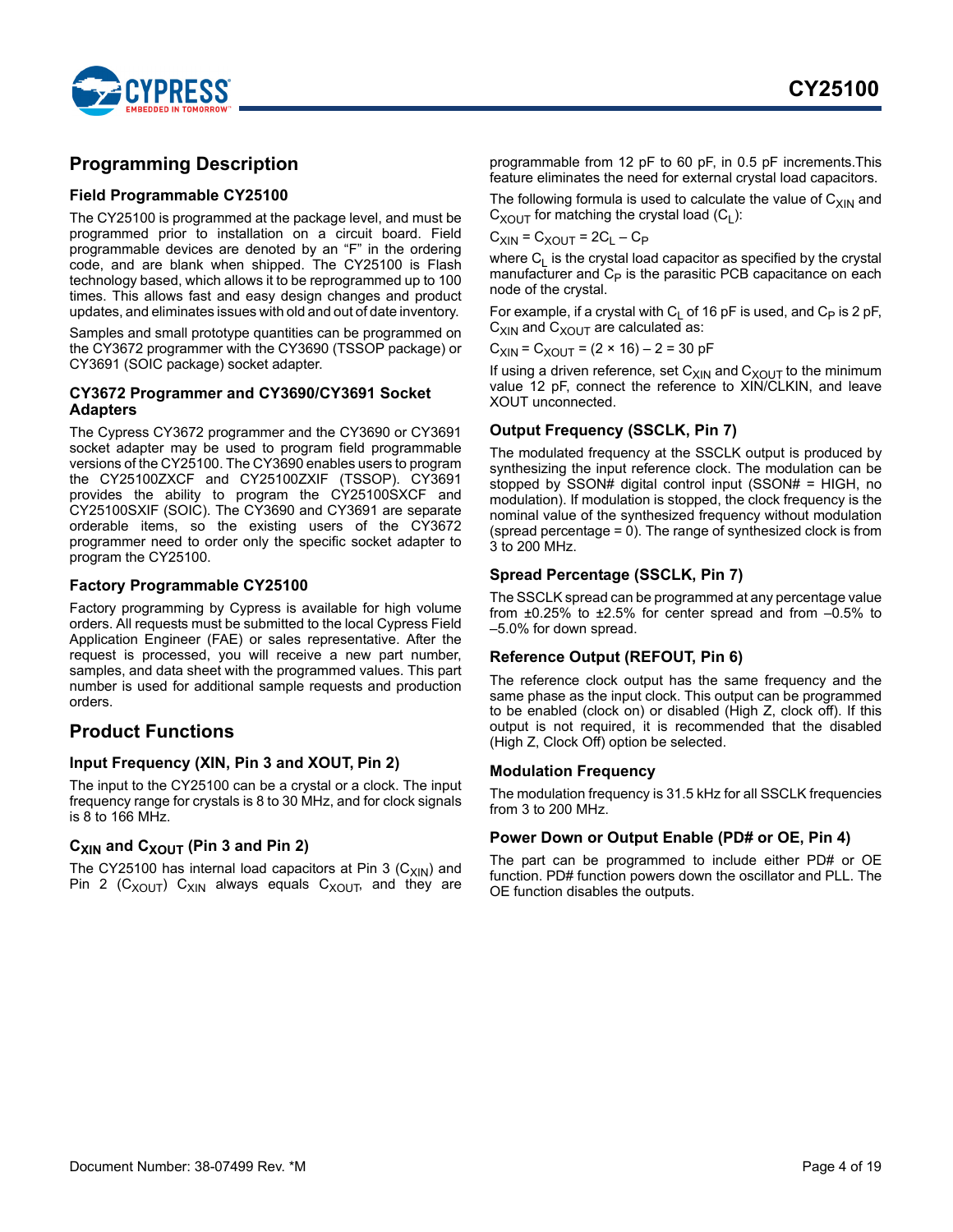

# <span id="page-4-0"></span>**Absolute Maximum Ratings**

| Storage Temperature |  |
|---------------------|--|

| Data Retention at Tj = 125 °C > 10 years |  |
|------------------------------------------|--|
|                                          |  |
| Static Discharge Voltage                 |  |

# <span id="page-4-1"></span>**Recommended Crystal Specifications**

| <b>Parameter</b> | <b>Description</b>                                                                          | <b>Comments</b>                                           | Min | <b>Typ</b> | <b>Max</b> | <b>Unit</b> |
|------------------|---------------------------------------------------------------------------------------------|-----------------------------------------------------------|-----|------------|------------|-------------|
| f <sub>NOM</sub> | Nominal Crystal Frequency                                                                   | Parallel resonance, fundamental<br>mode, AT cut           | 8   |            | 30         | <b>MHz</b>  |
| $C_{LNOM}$       | Nominal Load Capacitance                                                                    | Internal load caps                                        | 6   |            | 30         | pF          |
| $ R_1$           | <b>Equivalent Series Resistance</b><br>(ESR)                                                | Fundamental mode                                          |     |            | 25         | $\Omega$    |
| $R_3/R_1$        | Ratio of Third Overtone Mode<br>ESR to Fundamental Mode ESR   values are much less than the | Ratio used because typical R <sub>1</sub><br>maximum spec | 3   |            |            |             |
| DL               | <b>Crystal Drive Level</b>                                                                  | No external series resistor assumed                       |     | 0.5        |            | mW          |

# <span id="page-4-2"></span>**Operating Conditions**

| <b>Parameter</b>   | <b>Description</b>                                                                                            | Min   | <b>Typ</b> | <b>Max</b> | Unit       |
|--------------------|---------------------------------------------------------------------------------------------------------------|-------|------------|------------|------------|
| V <sub>DD</sub>    | <b>Supply Voltage</b>                                                                                         | 3.13  | 3.30       | 3.45       | v          |
| $T_A$              | <b>Ambient Commercial Temperature</b>                                                                         | 0     |            | 70         | °C         |
|                    | Ambient Industrial Temperature                                                                                | $-40$ |            | 85         | °C         |
| $C_{LOAD}$         | Maximum Load Capacitance at Pin 6 and Pin 7                                                                   |       |            | 15         | pF         |
| $f_{REF}$          | External Reference Crystal (Fundamental tuned crystals only)                                                  | 8     |            | 30         | <b>MHz</b> |
|                    | <b>External Reference Clock</b>                                                                               | 8     |            | 166        | <b>MHz</b> |
| f <sub>SSCLK</sub> | SSCLK Output Frequency, C <sub>LOAD</sub> = 15 pF                                                             |       |            | 200        | <b>MHz</b> |
| fREFCLK            | REFCLK Output Frequency, C <sub>LOAD</sub> = 15 pF                                                            |       |            | 166        | <b>MHz</b> |
| $f_{\text{MOD}}$   | Spread Spectrum Modulation Frequency                                                                          | 30.0  | 31.5       | 33.0       | kHz        |
| t <sub>PU</sub>    | Power Up Time for all V <sub>DD</sub> 's to reach minimum specified voltage (power<br>ramp must be monotonic) | 0.05  |            | 500        | ms         |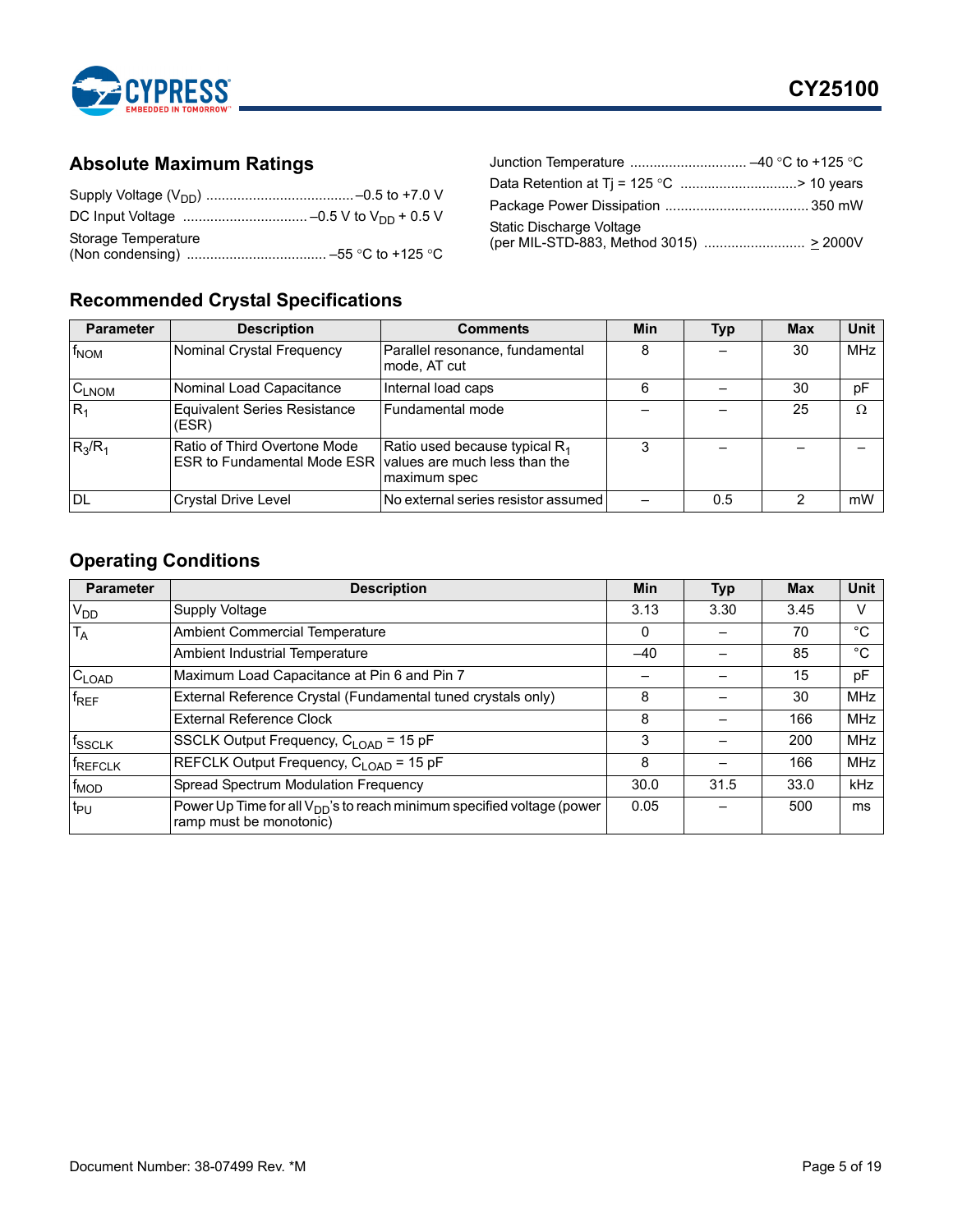

# <span id="page-5-0"></span>**DC Electrical Characteristics**

| <b>Parameter</b>                                        | <b>Description</b>                           | <b>Condition</b>                                                                                                                                                                | Min                 | <b>Typ</b> | <b>Max</b>          | <b>Unit</b> |
|---------------------------------------------------------|----------------------------------------------|---------------------------------------------------------------------------------------------------------------------------------------------------------------------------------|---------------------|------------|---------------------|-------------|
| $I_{OH}$                                                | Output High Current                          | $V_{OH} = V_{DD} - 0.5 V$ ,<br>$V_{DD}$ = 3.3 V (source)                                                                                                                        | 10                  | 12         |                     | mA          |
| $I_{OL}$                                                | <b>Output Low Current</b>                    | $V_{OL}$ = 0.5 V, $V_{DD}$ = 3.3 V (sink)                                                                                                                                       | 10                  | 12         |                     | mA          |
| $V_{\text{IH}}$                                         | Input High Voltage                           | CMOS levels, 70% of V <sub>DD</sub>                                                                                                                                             | $0.7 \times V_{DD}$ |            | $V_{DD}$            | $\vee$      |
| $V_{ L}$                                                | Input Low Voltage                            | CMOS levels, 30% of V <sub>DD</sub>                                                                                                                                             |                     |            | $0.3 \times V_{DD}$ | $\vee$      |
| Iщ                                                      | Input High Current, PD#/OE and<br>SSON# Pins | $V_{in} = V_{DD}$                                                                                                                                                               | $-10$               |            | 10                  | μA          |
| $I_{\parallel L}$                                       | Input Low Current, PD#/OE and<br>SSON# Pins  | $V_{in} = V_{SS}$                                                                                                                                                               | $-10$               |            | 10                  | μA          |
| $I_{OZ}$                                                | Output Leakage Current                       | Three-state output, PD#/OE = 0,<br>output pulldown resistor disabled                                                                                                            | $-10$               |            | 10                  | μA          |
| $C_{X\text{IN}}$ or<br>$C_{X\text{OUT}}$ <sup>[1]</sup> | Programmable Capacitance at                  | Capacitance at minimum setting                                                                                                                                                  |                     | 12         |                     | pF          |
|                                                         | Pin 2 and Pin 3                              | Capacitance at maximum setting                                                                                                                                                  |                     | 60         |                     | pF          |
| $C_{\text{IN}}^{[1]}$                                   | Input Capacitance at Pin 4 and<br>Pin 8      | Input pins excluding XIN and XOUT                                                                                                                                               |                     | 5          | $\overline{7}$      | pF          |
| <b>I</b> VDD                                            | <b>Supply Current</b>                        | V <sub>DD</sub> = 3.45 V, Fin = 30 MHz,<br>$REFCLK = 30 MHz$ ,<br>$SSCLK = 66 MHz$ ,<br>C <sub>LOAD</sub> = 15 pF,<br>$P\overline{D\#}/\overline{O}E =$ SSON# = V <sub>DD</sub> |                     | 25         | 35                  | mA          |
| <b>I</b> <sub>DDS</sub>                                 | <b>Standby Current</b>                       | V <sub>DD</sub> = 3.45 V, Device powered down<br>with $PD# = 0$ V (driven reference<br>pulled down)                                                                             |                     | 15         | 30                  | μA          |

# <span id="page-5-1"></span>**Thermal Resistance**

| Parameter <sup>[2]</sup> | <b>Description</b>                          | <b>Test Conditions</b>                                                       | 8-pin SOIC | 8-pin TSSOP | l Unit        |
|--------------------------|---------------------------------------------|------------------------------------------------------------------------------|------------|-------------|---------------|
| $\theta_{JA}$            | Thermal resistance<br>(junction to ambient) | Test conditions follow standard test<br>methods and procedures for measuring | 134        | 161         | $\degree$ C/W |
| $\theta_{\text{JC}}$     | Thermal resistance<br>(junction to case)    | thermal impedance, in accordance with<br>EIA/JESD51.                         | 49         | 31          | $\degree$ C/W |

<span id="page-5-2"></span>1. Guaranteed by characterization, not 100% tested.

<span id="page-5-3"></span>2. These parameters are guaranteed by design and are not tested.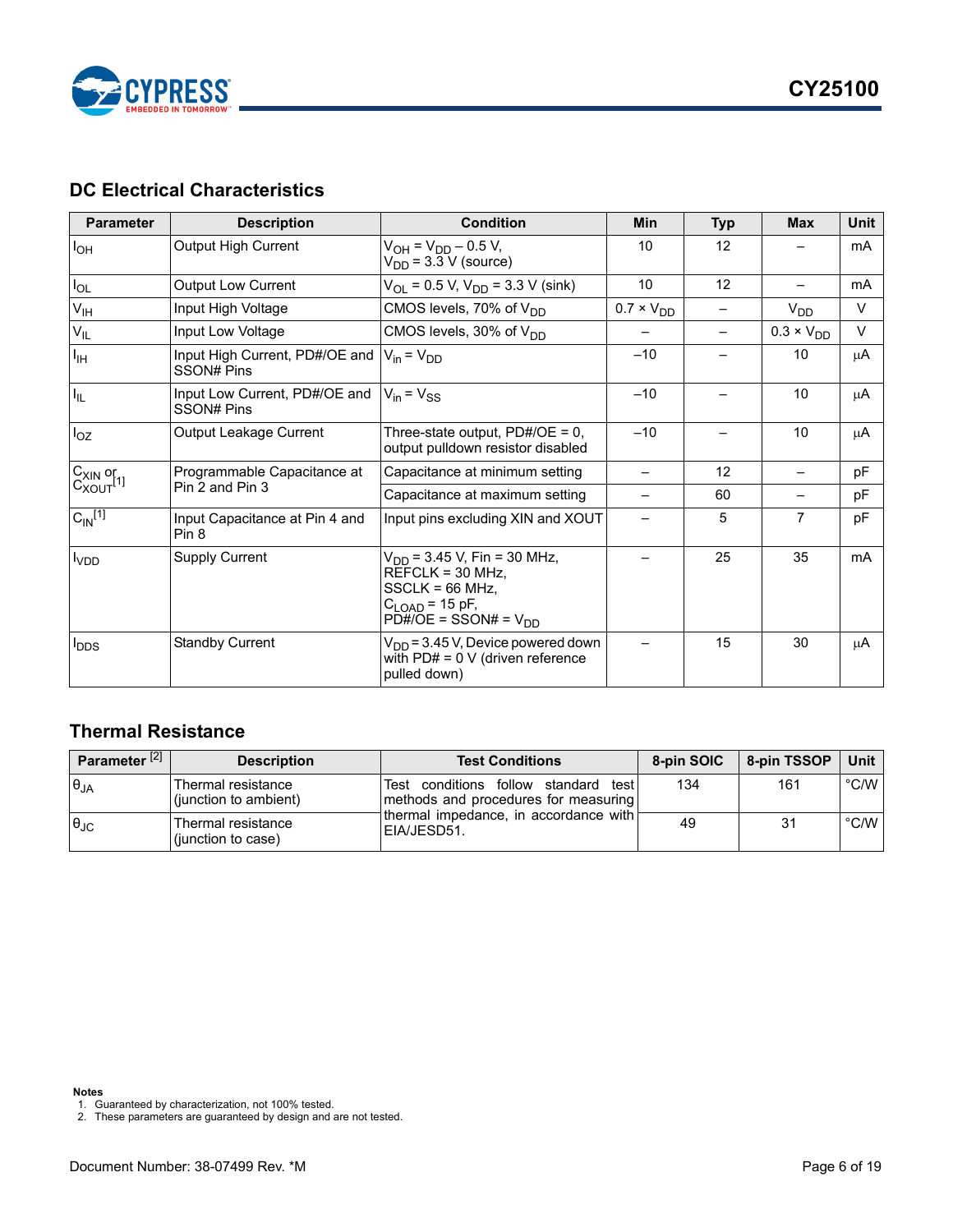



# <span id="page-6-4"></span><span id="page-6-0"></span>**Application Circuit**

**Figure 2. Application Circuit Diagram** [[3,](#page-6-1) [4,](#page-6-2) [5\]](#page-6-3)



**Notes**

<span id="page-6-2"></span>

<span id="page-6-1"></span><sup>3.</sup> Because the load capacitors (C<sub>XIN</sub> and C<sub>XOUT</sub>) are provided by the CY25100, no external capacitors are needed on the X<sub>IN</sub> and X<sub>OUT</sub> pins to match the crystal load<br>capacitor (C<sub>L</sub>). Only a single 0.1-µF bypass capac

<span id="page-6-3"></span><sup>5.</sup> If SSON# (pin 8) is LOW ( $V_{SS}$ ), the frequency modulation is on at SSCLK (pin 7).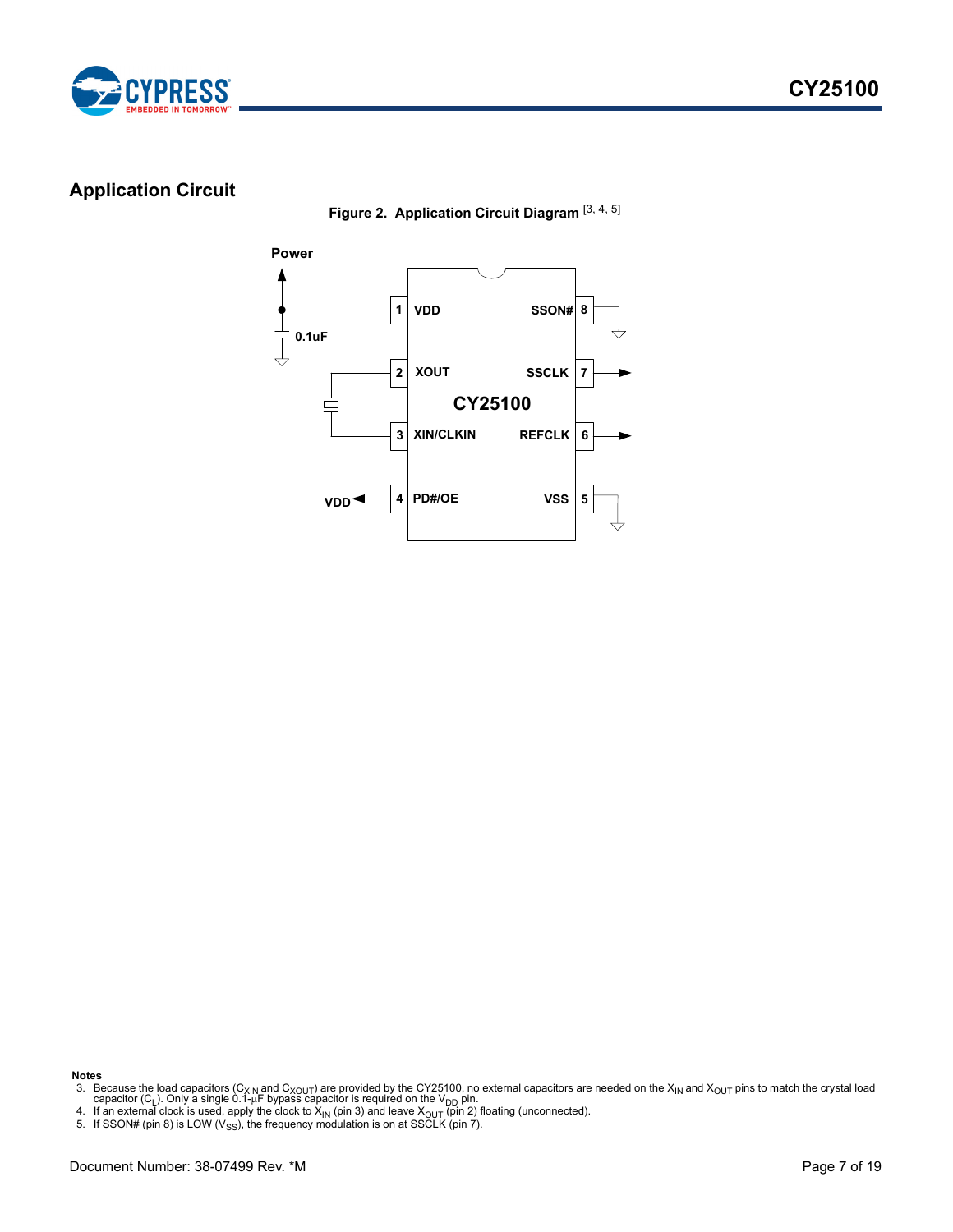



# <span id="page-7-0"></span>**AC Electrical Characteristics**

The AC Electrical Characteristics for part CY25100 is as follows. [[6\]](#page-7-1)

| <b>Parameter</b>          | <b>Description</b>                        | <b>Condition</b>                                                                                                                  | Min                      | <b>Typ</b>     | <b>Max</b>     | Unit |
|---------------------------|-------------------------------------------|-----------------------------------------------------------------------------------------------------------------------------------|--------------------------|----------------|----------------|------|
| DC                        | Output Duty Cycle                         | SSCLK, Measured at V <sub>DD</sub> /2                                                                                             | 45                       | 50             | 55             | $\%$ |
|                           | Output Duty Cycle                         | REFCLK, Measured at V <sub>DD</sub> /2,<br>Duty Cycle of CLKIN = $50\%$ at input<br>bias                                          | 40                       | 50             | 60             | $\%$ |
| SR <sub>1</sub>           | <b>Rising Edge Slew Rate</b>              | SSCLK from 3 to 100 MHz;<br>REFCLK from 3 to 100 MHz;<br>20%–80% of V <sub>DD</sub>                                               | 0.7                      | 1.1            | 3.6            | V/ns |
| SR <sub>2</sub>           | Falling Edge Slew Rate                    | SSCLK from 3 to 100 MHz;<br>REFCLK from 3 to 100 MHz;<br>80%-20% of V <sub>DD</sub>                                               | 0.7                      | 1.1            | 3.6            | V/ns |
| SR <sub>3</sub>           | <b>Rising Edge Slew Rate</b>              | SSCLK from 100 to 200<br>MHz:<br>REFCLK from 100 to 166 MHz;<br>20%–80% of V <sub>DD</sub>                                        | 1.0                      | 1.6            | 4.0            | V/ns |
| SR4                       | Falling Edge Slew Rate                    | SSCLK from 100 to 200 MHz;<br>REFCLK from 100 to 166 MHz;<br>80%-20% of V <sub>DD</sub>                                           | 1.2                      | 1.6            | 4.0            | V/ns |
| $t_{\text{CCJ1}}^{[7]}$   | Cycle-to-Cycle Jitter,<br>SSCLK (Pin 7)   | CLKIN = SSCLK = 166 MHz,<br>2% spread, REFCLK off                                                                                 | $\overline{\phantom{0}}$ | 90             | 120            | ps   |
|                           |                                           | $CLKIN = SSCLK = 66 MHz$<br>2% spread, REFCLK off                                                                                 | $\overline{\phantom{0}}$ | 100            | 130            | ps   |
|                           |                                           | $\overline{CLKIN}$ = SSCLK = 33 MHz,<br>2% spread, REFCLK off                                                                     |                          | 130            | 170            | ps   |
| $t_{CCJ2}$ <sup>[7]</sup> | Cycle-to-Cycle Jitter,<br>SSCLK (Pin 7)   | CLKIN = SSCLK = 166 MHz,<br>2% spread, REFCLK on                                                                                  |                          | 100            | 130            | ps   |
|                           |                                           | $CLKIN = SSCLK = 66 MHz$<br>2% spread, REFCLK on                                                                                  |                          | 105            | 140            | ps   |
|                           |                                           | $CLKIN = SSCLK = 33 MHz$ ,<br>2% spread, REFCLK on                                                                                |                          | 200            | 260            | ps   |
| $t_{CCJ3}$ <sup>[7]</sup> | Cycle-to-Cycle Jitter,<br>REFCLK (Pin 6)  | CLKIN = SSCLK = 166 MHz,<br>2% spread, REFCLK on                                                                                  |                          | 80             | 100            | ps   |
|                           |                                           | $CLKIN = SSCLK = 66 MHz$<br>2% spread, REFCLK on                                                                                  | $\qquad \qquad -$        | 100            | 130            | ps   |
|                           |                                           | $CLKIN = SSCLK = 33 MHz,$<br>2% spread, REFCLK on                                                                                 | $\qquad \qquad -$        | 135            | 180            | ps   |
| $t_{\text{STP}}$          | Power down Time (pin $4 = PDE$ )          | Time from falling edge on PD# to<br>stopped outputs (Asynchronous)                                                                |                          | 150            | 350            | ns   |
| $t_{OE1}$                 |                                           | Output Disable Time (pin $4 = OE$ ) Time from falling edge on OE to<br>stopped outputs (Asynchronous)                             |                          | 150            | 350            | ns   |
| t <sub>OE2</sub>          |                                           | Output Enable Time (pin $4 = OE$ ) Time from rising edge on OE to<br>outputs at a valid frequency<br>(Asynchronous)               |                          | 150            | 350            | ns   |
| t <sub>PU1</sub>          | Power Up Time, Crystal is used            | Time from rising edge on PD# to<br>outputs<br>at<br>valid<br>frequency<br>(Asynchronous)                                          |                          | 3.5            | 5              | ms   |
| t <sub>PU2</sub>          | Power Up Time, Reference clock<br>is used | Time from rising edge on PD# to<br>outputs<br>at<br>valid<br>frequency<br>(Asynchronous), reference clock at<br>correct frequency |                          | $\overline{2}$ | $\overline{3}$ | ms   |

<span id="page-7-1"></span>**Notes** 6. Guaranteed by characterization, not 100% tested.

<span id="page-7-2"></span>7. Jitter is configuration dependent. Actual jitter is dependent on XIN jitter and edge rate, number of active outputs, output frequencies, spread percentage, temperature, and output load.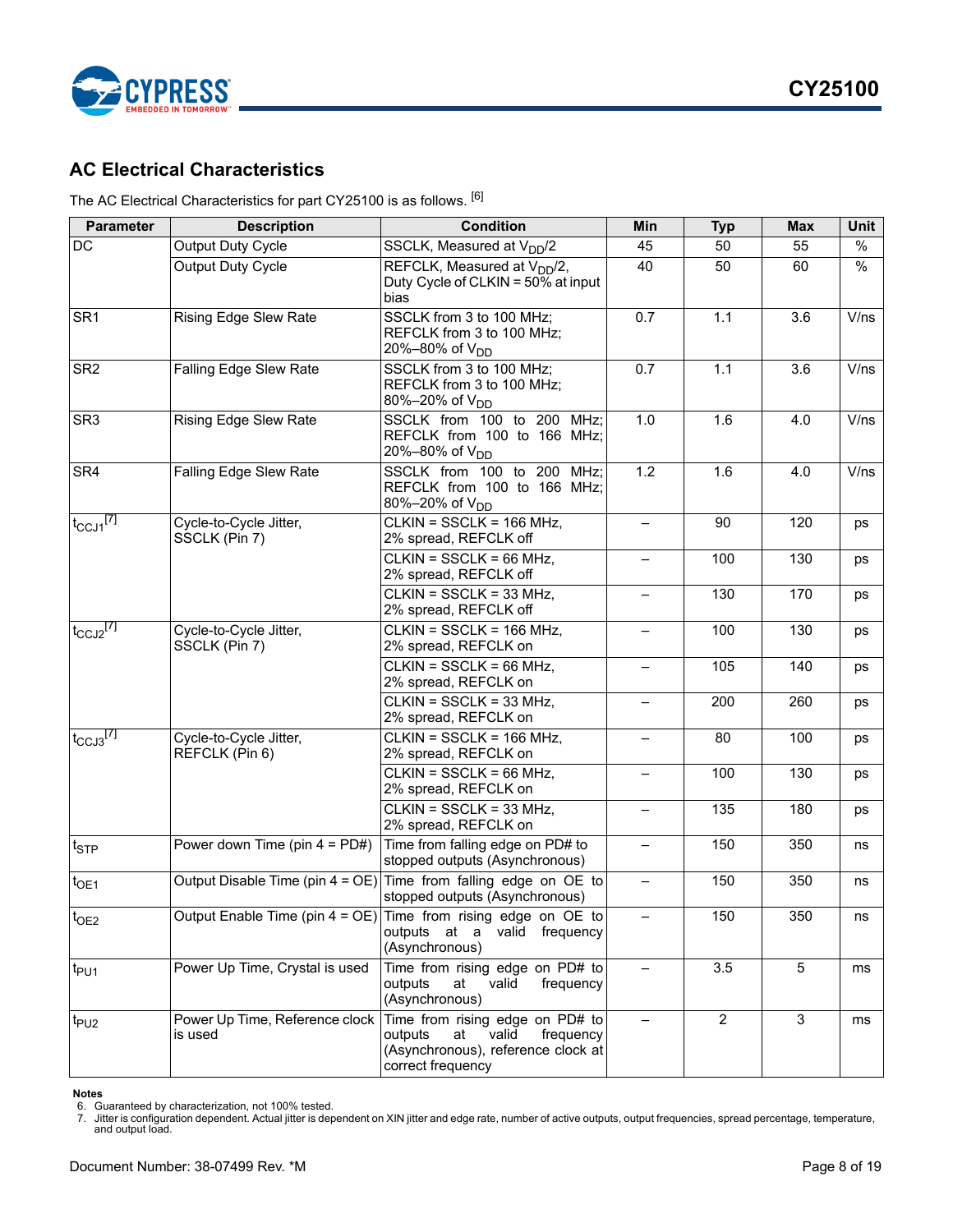

# <span id="page-8-0"></span>**Switching Waveforms**

Figure 3. Duty Cycle Timing (DC =  $t_{1A}/t_{1B}$ )



**Figure 4. Output Rise/Fall Time (SSCLK and REFCLK)**



Output Rise time  $(Tr) = (0.6 \times V_{DD})/SRT$  (or SR3) Output Fall time (Tf) = (0.6 x  $\rm V_{DD}$ )/SR2 (or SR4)

Refer to AC Electrical Characteristics table for SR (Slew Rate) values.



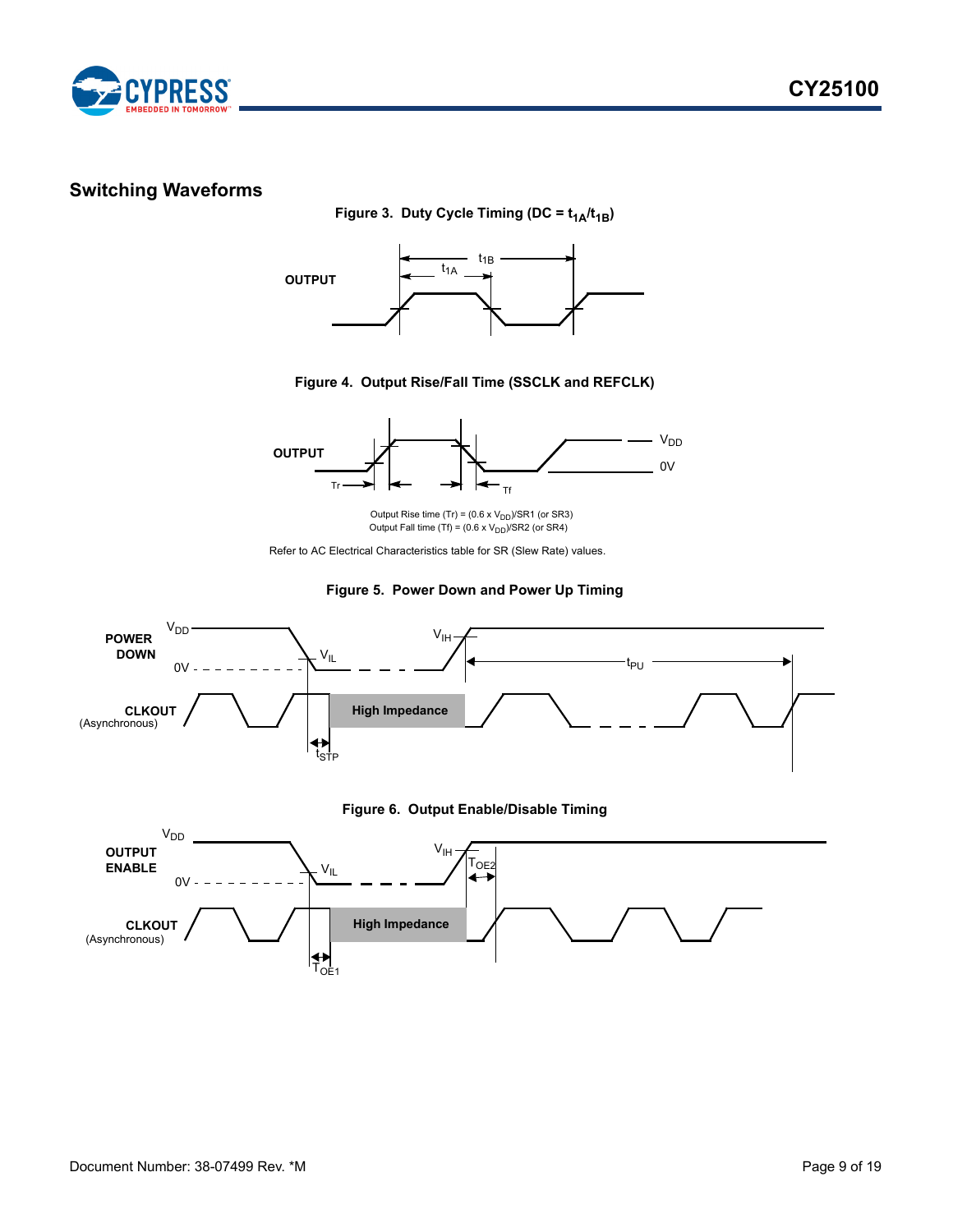

### <span id="page-9-0"></span>**Informational Graphs**

The Informational Graphs are as follows. [\[8](#page-9-1)]



#### **Note**

<span id="page-9-1"></span>8. The Informational Graphs are meant to convey the typical performance levels. No performance specifications is implied or guaranteed. Refer to DC Electrical<br>[Characteristics on page 6](#page-5-0) and AC Electrical Characteristics on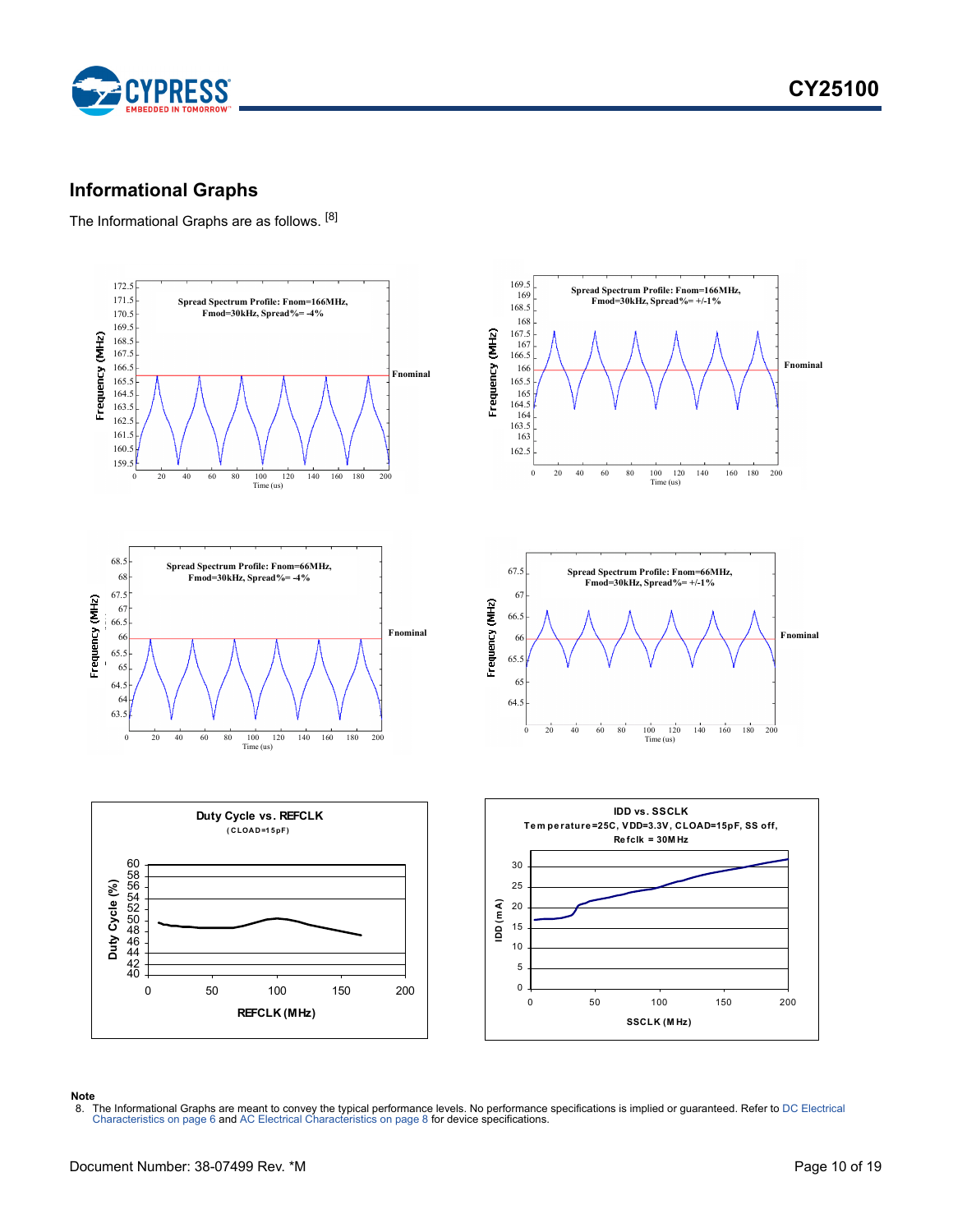

### **Informational Graphs** (continued)

The Informational Graphs are as follows. [8]

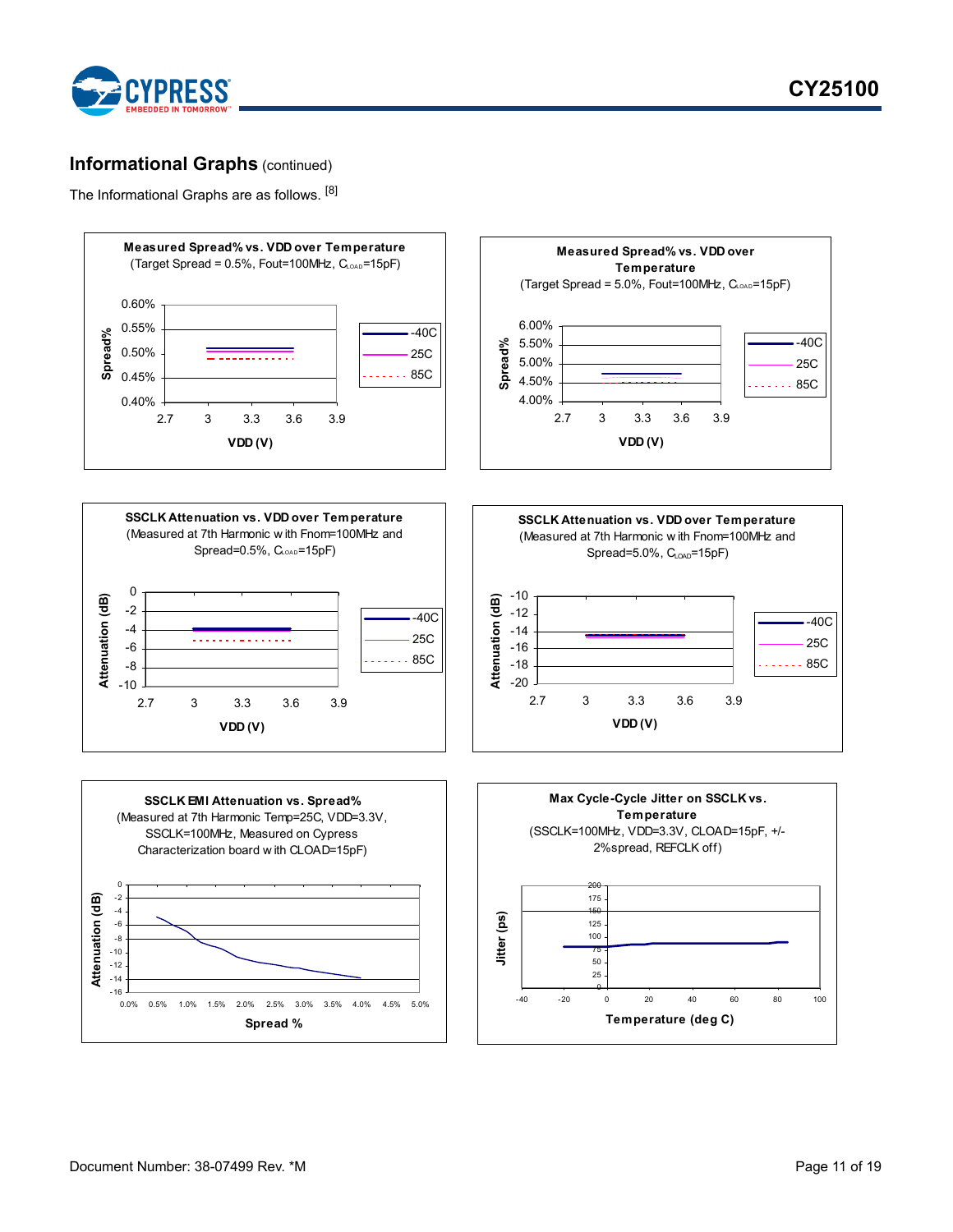

### <span id="page-11-0"></span>**Ordering Information**

| <b>Ordering Code</b> | <b>Package Description</b>  | <b>Product Flow</b>         |
|----------------------|-----------------------------|-----------------------------|
| <b>Pb-free</b>       |                             |                             |
| CY25100SXCF          | 8-pin SOIC                  | Commercial, 0 °C to 70 °C   |
| CY25100SXCFT         | 8-pin SOIC - Tape and Reel  | Commercial, 0 °C to 70 °C   |
| <b>CY25100SXIF</b>   | 8-pin SOIC                  | Industrial, -40 °C to 85 °C |
| CY25100SXIFT         | 8-pin SOIC - Tape and Reel  | Industrial, -40 °C to 85 °C |
| CY25100ZXCF          | 8-pin TSSOP                 | Commercial, 0 °C to 70 °C   |
| CY25100ZXCFT         | 8-pin TSSOP - Tape and Reel | Commercial, 0 °C to 70 °C   |
| CY25100ZXIF          | 8-pin TSSOP                 | Industrial, -40 °C to 85 °C |
| CY25100ZXIFT         | 8-pin TSSOP - Tape and Reel | Industrial, -40 °C to 85 °C |
| Programmer           |                             |                             |
| CY3675-CLKMAKER1     | Programmer                  |                             |

Some product offerings are factory programmed customer specific devices with customized part numbers. The Possible Configurations table shows the available device types, but not complete part numbers. Contact your local Cypress FAE or Sales Representative for more information.

### <span id="page-11-1"></span>**Possible Configurations**

| <b>Ordering Code</b>             | <b>Package Description</b>  | <b>Product Flow</b>         |
|----------------------------------|-----------------------------|-----------------------------|
| $CY25100Zlxxx^{[9, 10]}$         | 8-pin TSSOP                 | Industrial, -40 °C to 85 °C |
| CY25100ZlxxxT <sup>[9, 10]</sup> | 8-pin TSSOP - Tape and Reel | Industrial, -40 °C to 85 °C |
| <b>Pb-free</b>                   |                             |                             |
| CY25100SXCxxx <sup>[9]</sup>     | 8-pin SOIC                  | Commercial, 0 °C to 70 °C   |
| CY25100SXCxxxT <sup>[9]</sup>    | 8-pin SOIC - Tape and Reel  | Commercial, 0 °C to 70 °C   |
| CY25100SXIxxx <sup>[9]</sup>     | 8-pin SOIC                  | Industrial, -40 °C to 85 °C |
| CY25100SXIxxxT <sup>[9]</sup>    | 8-pin SOIC - Tape and Reel  | Industrial, -40 °C to 85 °C |
| CY25100ZXCxx <sup>[9]</sup>      | 8-pin TSSOP                 | Commercial, 0 °C to 70 °C   |
| CY25100ZXCxxT <sup>[9]</sup>     | 8-pin TSSOP - Tape and Reel | Commercial, 0 °C to 70 °C   |
| CY25100ZXIxx <sup>[9]</sup>      | 8-pin TSSOP                 | Industrial, -40 °C to 85 °C |
| CY25100ZXIxxT <sup>[9]</sup>     | 8-pin TSSOP - Tape and Reel | Industrial, -40 °C to 85 °C |

**Note**

<span id="page-11-3"></span><span id="page-11-2"></span><sup>9.</sup> Ordering codes with "xxx" or "xx" are factory-programmed configurations. "xxx" or "xx" denotes the specific device configuration. "w" denotes the revision. Factory<br>programming is available for high-volume orders. For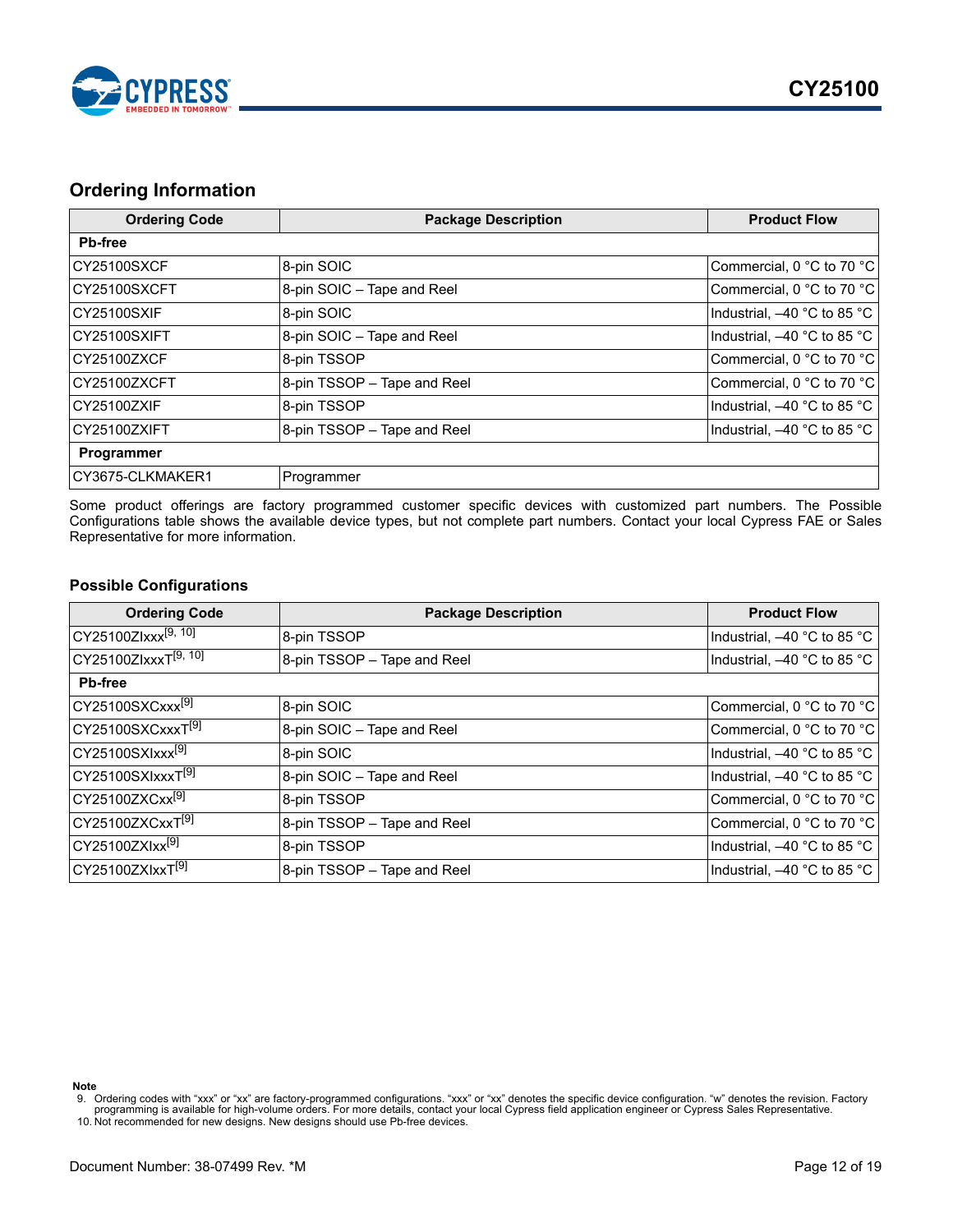

### <span id="page-12-0"></span>**Ordering Code Definitions**

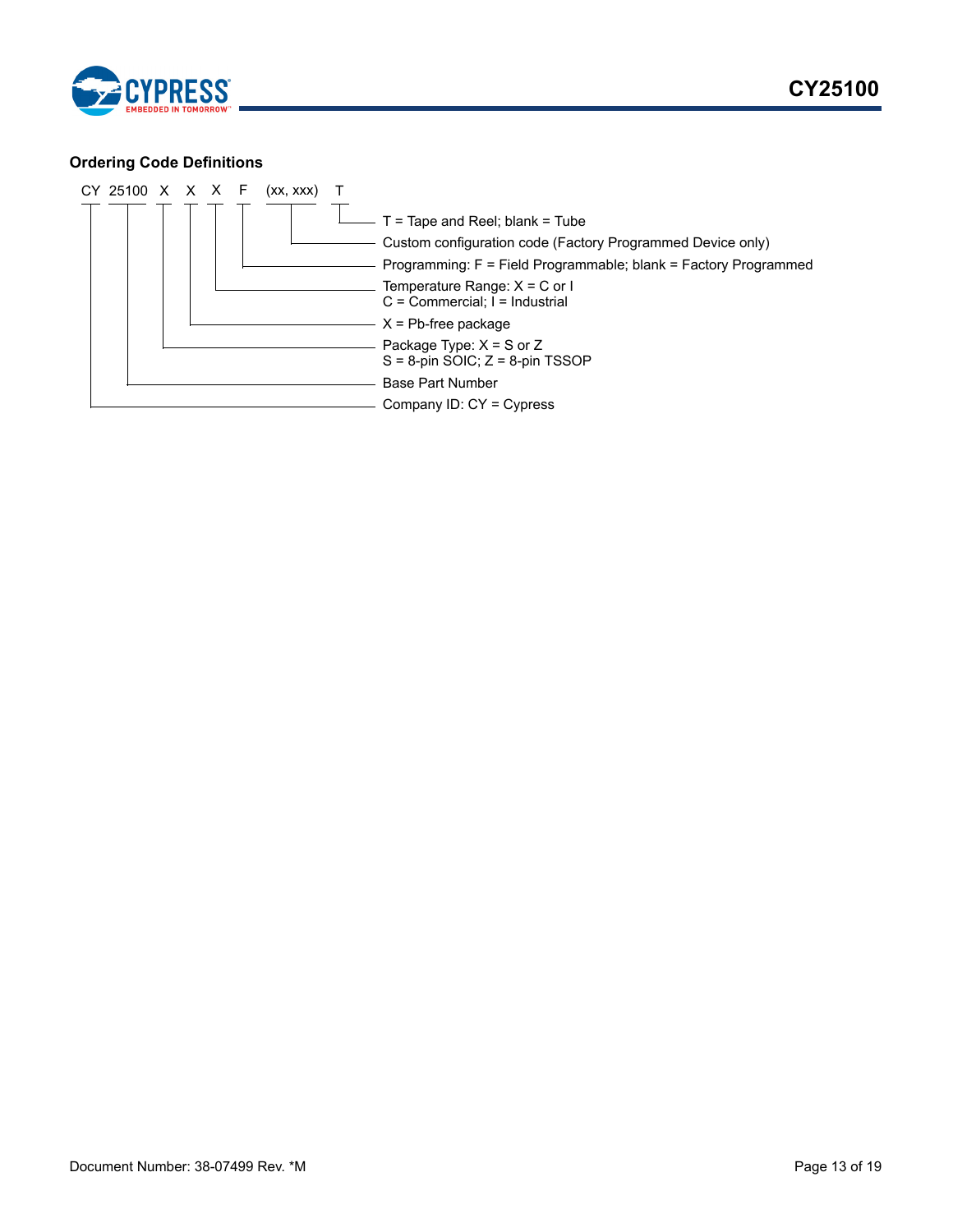

### <span id="page-13-0"></span>**Package Diagrams**

**Figure 7. 8-pin SOIC (150 Mils) S08.15/SZ08.15/SW815 Package Outline, 51-85066**

1. DIMENSIONS IN INCHES[MM] MIN.<br>MAX.

- 2. PIN 1 ID IS OPTIONAL,<br>ROUND ON SINGLE LEADFRAME RECTANGULAR ON MATRIX LEADFRAME
- 3. REFERENCE JEDEC MS-012
- 4 PACKAGE WEIGHT 0.07gms

| PART#              |                      |  |  |  |
|--------------------|----------------------|--|--|--|
| S <sub>08</sub> 15 | STANDARD PKG         |  |  |  |
| SZ08.15            | <b>LEAD FREE PKG</b> |  |  |  |
| SW8.15             | I FAD FRFF PKG       |  |  |  |





51-85066 \*I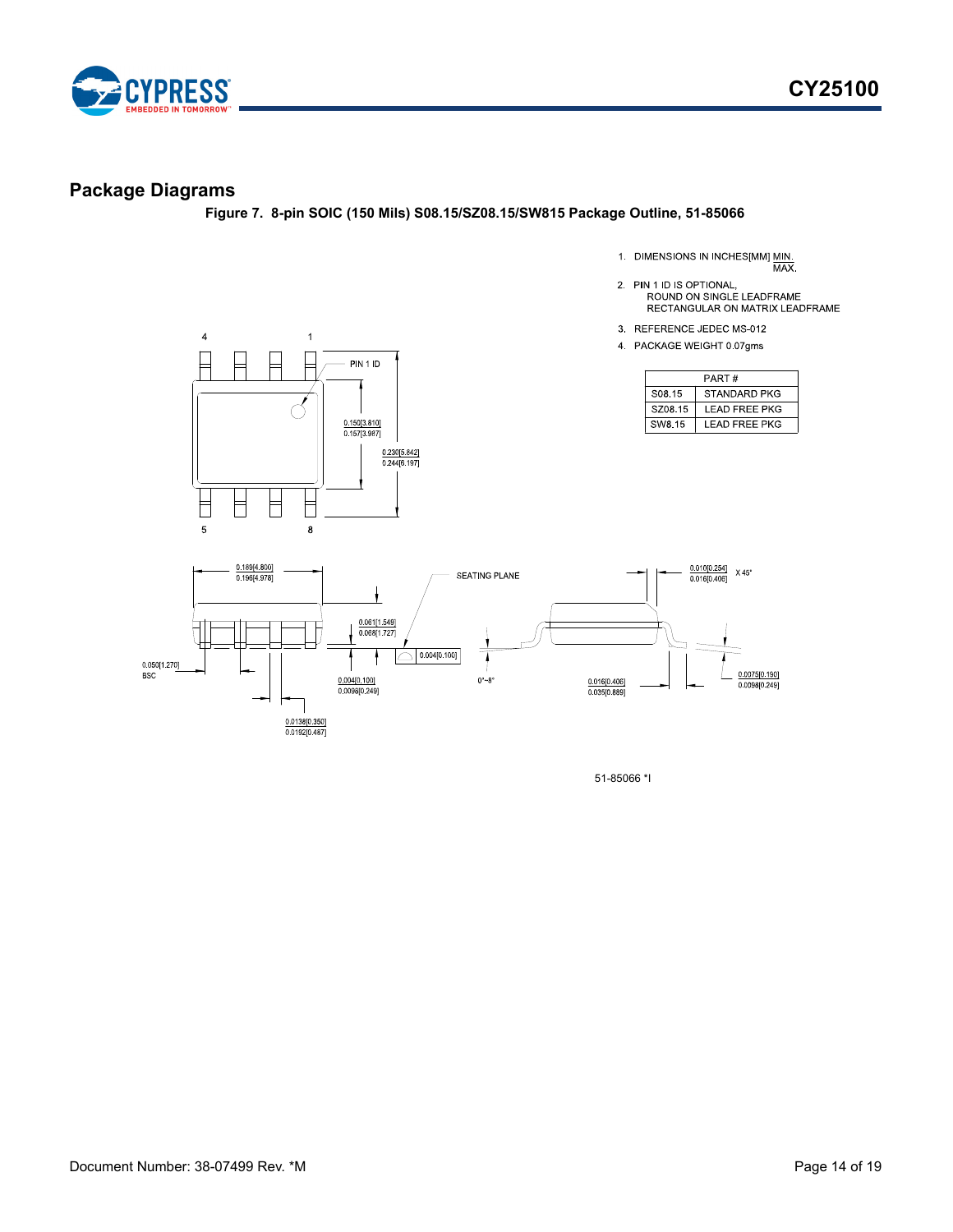

### **Package Diagrams** (continued)

**Figure 7. 8-pin TSSOP (4.40 mm Body) Z08.173/ZZ08.173 Package Outline, 51-85093**



DIMENSIONS IN MMINCHESJ MIN. MAX.

REFERENCE JEDEC MD-153

| PART # |                         |  |  |  |
|--------|-------------------------|--|--|--|
|        | Z08.173 STANDARD PKG.   |  |  |  |
|        | ZZ08.173 LEAD FREE PKG. |  |  |  |



51-85093 \*E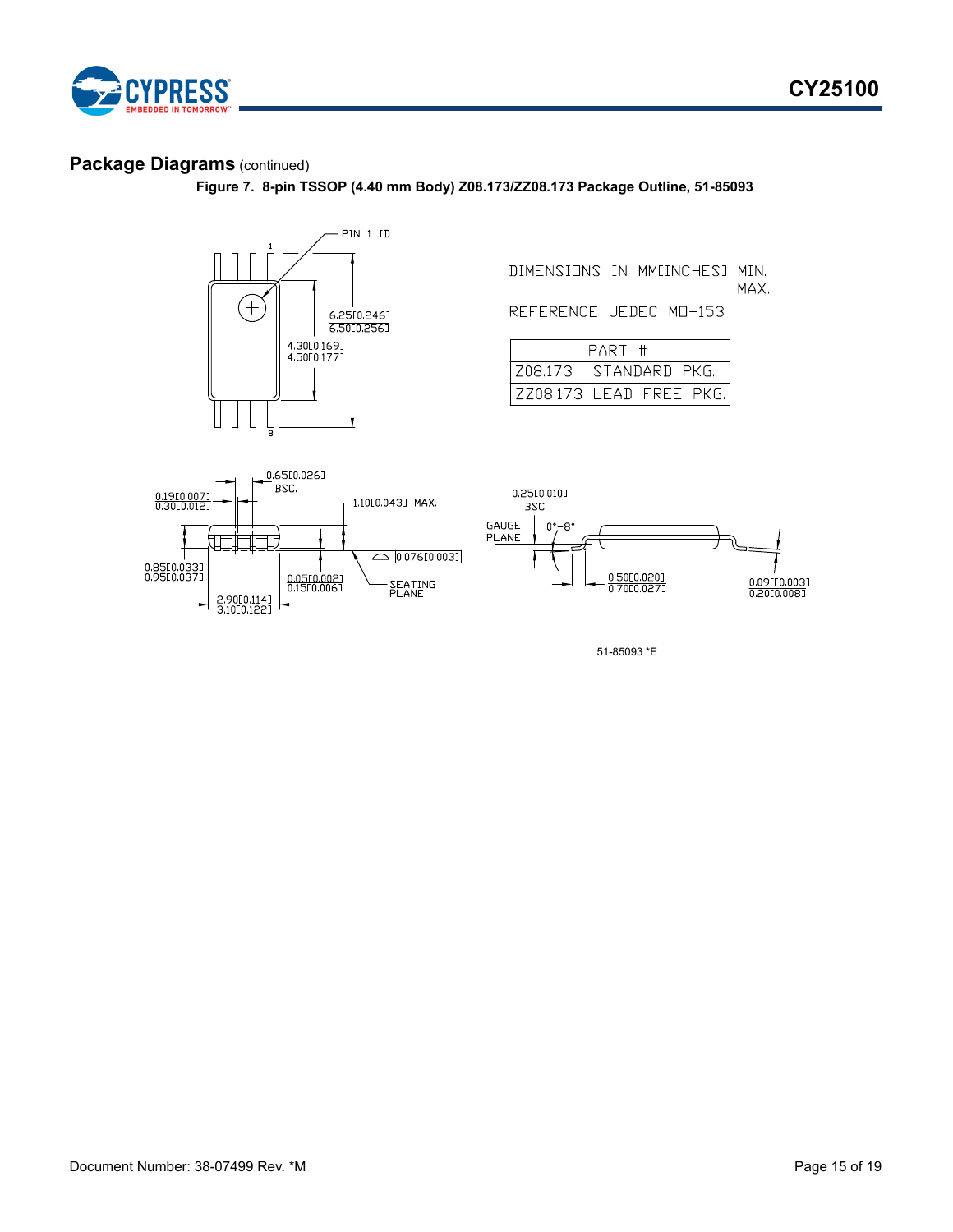

| <b>Acronym</b> | <b>Description</b>                         |  |  |
|----------------|--------------------------------------------|--|--|
| DC             | Direct Current                             |  |  |
| EMI            | Electromagnetic Interference               |  |  |
| <b>ESR</b>     | <b>Equivalent Series Resistance</b>        |  |  |
| <b>FAE</b>     | <b>Field Application Engineer</b>          |  |  |
| <b>JEDEC</b>   | Joint Electron Devices Engineering Council |  |  |
| OF             | <b>Output Enable</b>                       |  |  |
| <b>PCB</b>     | <b>Printed Circuit Board</b>               |  |  |
| PD             | Power Down                                 |  |  |
| <b>PLL</b>     | Phase Locked Loop                          |  |  |
| <b>SOIC</b>    | <b>Small Outline Integrated Circuit</b>    |  |  |
| <b>SSC</b>     | Spread Spectrum Clock                      |  |  |
| <b>SSCG</b>    | Spread Spectrum Clock Generator            |  |  |
| TSSOP          | Thin Shrunk Small Outline Package          |  |  |

# <span id="page-15-0"></span>**Acronyms Document Conventions**

### <span id="page-15-2"></span><span id="page-15-1"></span>**Units of Measure**

| <b>Symbol</b> | <b>Unit of Measure</b> |  |  |
|---------------|------------------------|--|--|
| °C            | degree Celsius         |  |  |
| kHz           | kilohertz              |  |  |
| MHz           | megahertz              |  |  |
| μA            | microampere            |  |  |
| μF            | microfarad             |  |  |
| mA            | milliampere            |  |  |
| mm            | millimeter             |  |  |
| ms            | millisecond            |  |  |
| mW            | milliwatt              |  |  |
| ns            | nanosecond             |  |  |
| Ω             | ohm                    |  |  |
| $\%$          | percent                |  |  |
| pF            | picofarad              |  |  |
| ps            | picosecond             |  |  |
| V             | volt                   |  |  |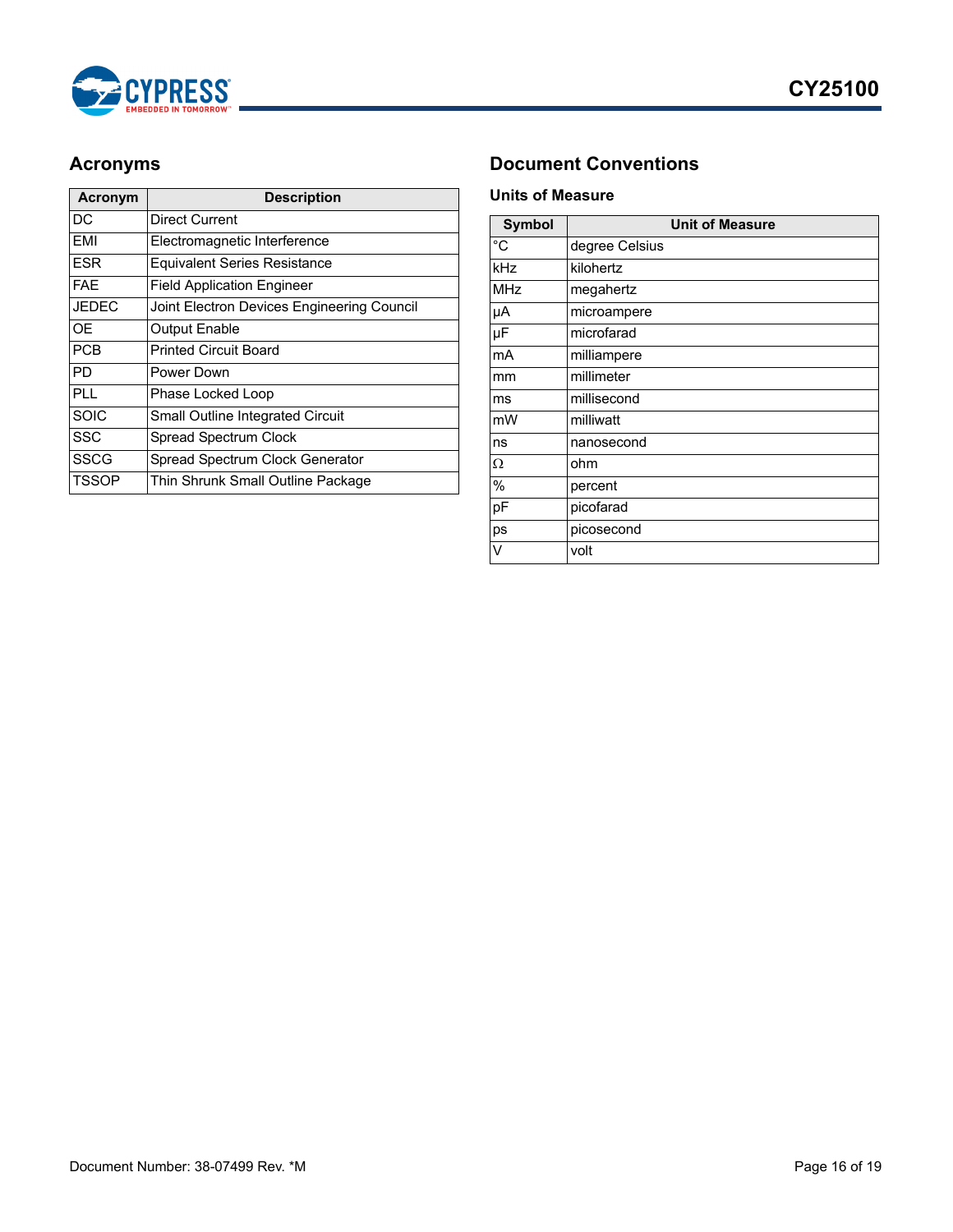



# <span id="page-16-0"></span>**Document History Page**

| Rev.                       | ECN No. | Orig. of<br>Change  | <b>Submission</b><br><b>Date</b> | <b>Description of Change</b>                                                                                                                                                                                                                                                                                                                                                                                                                                            |
|----------------------------|---------|---------------------|----------------------------------|-------------------------------------------------------------------------------------------------------------------------------------------------------------------------------------------------------------------------------------------------------------------------------------------------------------------------------------------------------------------------------------------------------------------------------------------------------------------------|
| $^{\star\star}$            | 126578  | <b>CKN</b>          | 06/27/2003                       | New data sheet.                                                                                                                                                                                                                                                                                                                                                                                                                                                         |
| $\,{}^\star \! \mathsf{A}$ | 128753  | <b>IJATMP</b>       | 08/29/2003                       | <b>Updated Programming Description:</b><br>Added Field Programmable CY25100.<br>Added CyberClocks™ Online Software.<br>Added CY3672 Programmer and CY3690/CY3691 Socket Adapters.<br>Added Factory Programmable CY25100.<br>Removed "Custom Configuration Request Procedure".<br><b>Updated Ordering Information:</b><br>Updated part numbers.<br>Added Note 9 and referred the same note in "Part Number" column.                                                      |
| $\boldsymbol{B}^*$         | 130342  | <b>RGL</b>          | 12/02/2003                       | <b>Updated Application Circuit:</b><br>Updated Figure 2.<br><b>Updated Ordering Information:</b><br>No change in part numbers.<br>Updated details in "Package Description" column corresponding to MPNs<br>CY3690 and CY3691.<br><b>Updated Package Diagrams:</b><br>spec 51-85066 - Changed revision from *B to *C.<br>spec 51-85093 - Changed revision from ** to *A.                                                                                                 |
| $^{\ast}$ C                | 204121  | <b>RGL</b>          | 02/11/2004                       | Added Industrial Temperature Range related information in all instances across<br>the document.<br><b>Updated Ordering Information:</b><br>Updated part numbers.<br>Updated Note 9.                                                                                                                                                                                                                                                                                     |
| *D                         | 215392  | <b>RGL</b>          | 03/31/2004                       | <b>Updated Ordering Information:</b><br>Updated part numbers.                                                                                                                                                                                                                                                                                                                                                                                                           |
| *E                         | 2513909 | <b>AESA</b>         | 06/10/2008                       | <b>Updated Ordering Information:</b><br>Updated part numbers.<br>Replaced "Lead free" with "Pb-Free".<br>Added Note 10 and referred the same note in corresponding MPNs.<br>Added "Pb-Free" in header.<br>Updated details in "Package Description" column (Removed Pb-Free).<br>Updated to new template.                                                                                                                                                                |
| *F                         | 2601881 | KVM/<br><b>PYRS</b> | 11/06/2008                       | <b>Updated AC Electrical Characteristics:</b><br>Changed minimum value of SR3 parameter from 1.2 V/ns to 1.0 V/ns.<br><b>Updated Ordering Information:</b><br>Updated part numbers.<br>Removed reference of Note 9 from Parameter column.<br>Referred Note 9 in 'xxx' parts.                                                                                                                                                                                            |
| *G                         | 2742910 | <b>KVM</b>          | 07/23/2009                       | General text cleanup across the document.<br>Replaced "CY3672 FTG" with "CY3672" in all instances across the document.<br>Removed "Benefits".<br><b>Updated Pin Description:</b><br>Added a column "Type" and added corresponding details of all pins.<br><b>Updated Programming Description:</b><br>Updated CyberClocks™ Online Software:<br>Updated description.<br><b>Updated Product Functions:</b><br><b>Updated Modulation Frequency:</b><br>Updated description. |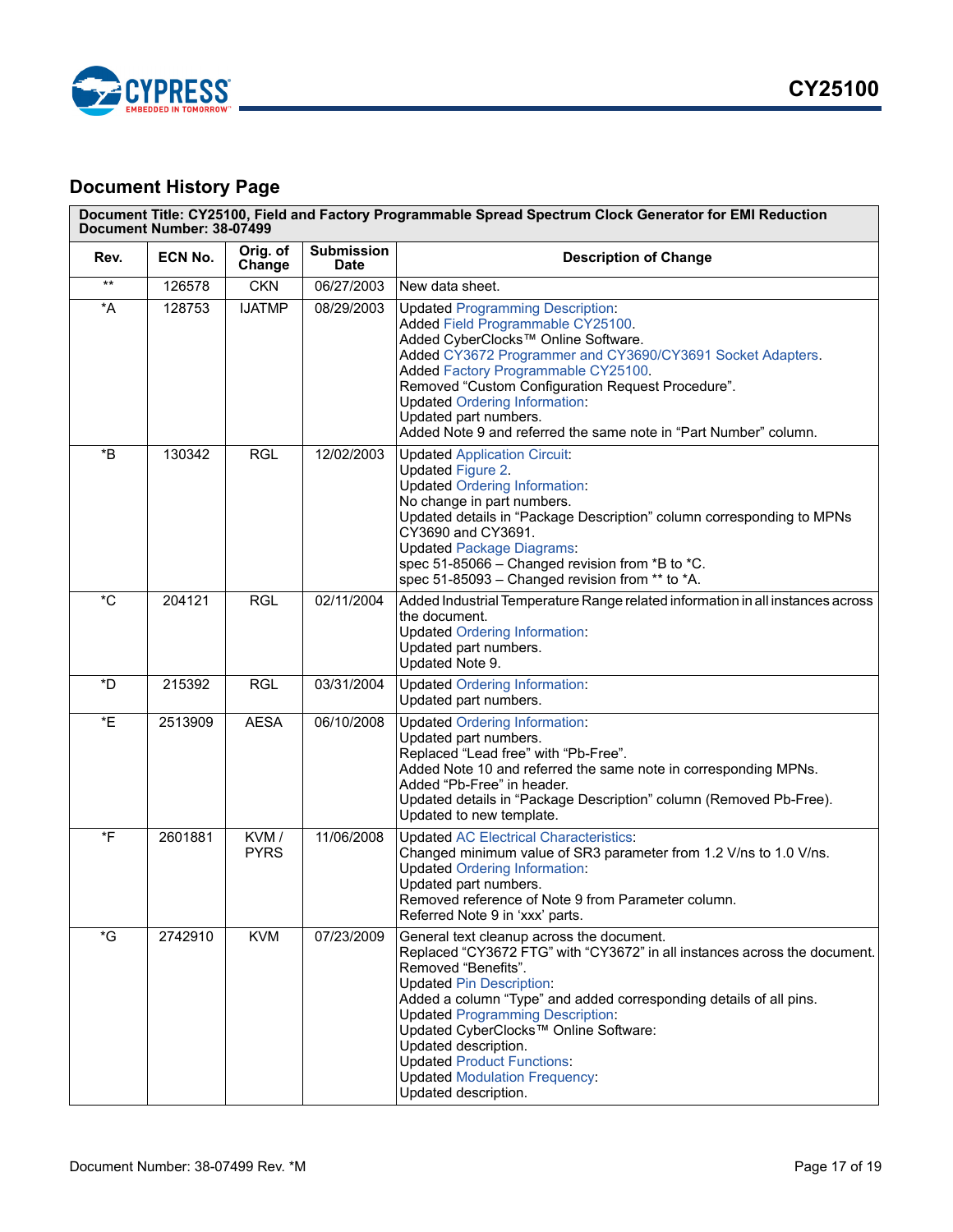

# **Document History Page (continued)**

| Document Title: CY25100, Field and Factory Programmable Spread Spectrum Clock Generator for EMI Reduction<br>Document Number: 38-07499 |         |                     |                                  |                                                                                                                                                                                                                                                                                                                                                                                                                              |
|----------------------------------------------------------------------------------------------------------------------------------------|---------|---------------------|----------------------------------|------------------------------------------------------------------------------------------------------------------------------------------------------------------------------------------------------------------------------------------------------------------------------------------------------------------------------------------------------------------------------------------------------------------------------|
| Rev.                                                                                                                                   | ECN No. | Orig. of<br>Change  | <b>Submission</b><br><b>Date</b> | <b>Description of Change</b>                                                                                                                                                                                                                                                                                                                                                                                                 |
| $*G$ (cont.)                                                                                                                           | 2742910 | <b>KVM</b>          | 07/23/2009                       | <b>Updated DC Electrical Characteristics:</b><br>Added minimum values for $I_{H}$ and $I_{H}$ parameters.<br>Updated details in "Condition" column corresponding to $I_{OZ}$ parameter.<br><b>Updated AC Electrical Characteristics:</b><br>Standardized timing parameter names to upper case in "Parameter" column.<br><b>Updated Ordering Information:</b><br>Updated part numbers.<br>Updated Note 9.<br>Updated Note 10. |
| $*H$                                                                                                                                   | 2897317 | <b>KVM</b>          | 03/22/2010                       | <b>Updated Ordering Information:</b><br>Updated part numbers.<br><b>Added Possible Configurations:</b><br>Moved 'xxx' parts under Possible Configurations.<br><b>Updated Package Diagrams:</b><br>spec 51-85066 - Changed revision from *C to *D.<br>spec 51-85093 - Changed revision from *A to *B.                                                                                                                         |
| $\overline{\phantom{a}}$                                                                                                               | 3366141 | <b>PURU</b>         | 09/12/2011                       | <b>Updated Logic Block Diagram.</b><br><b>Updated Ordering Information:</b><br>No change in part numbers.<br><b>Added Ordering Code Definitions.</b><br><b>Updated Package Diagrams:</b><br>spec 51-85066 - Changed revision from *D to *E.<br>spec 51-85093 - Changed revision from *B to *C.<br>Added Acronyms and Units of Measure.<br>Updated to new template.<br><b>Completing Sunset Review.</b>                       |
| *J                                                                                                                                     | 4108421 | <b>CINM</b>         | 08/30/2013                       | <b>Updated Package Diagrams:</b><br>spec 51-85066 - Changed revision from *E to *F.<br>spec 51-85093 - Changed revision from *C to *D.<br>Updated to new template.<br><b>Completing Sunset Review.</b>                                                                                                                                                                                                                       |
| $*_{\mathsf{K}}$                                                                                                                       | 4581659 | <b>TAVA</b>         | 11/28/2014                       | <b>Updated Functional Description:</b><br>Added "For a complete list of related documentation, click here." at the end.<br><b>Updated Package Diagrams:</b><br>spec 51-85093 - Changed revision from *D to *E.                                                                                                                                                                                                               |
| *L                                                                                                                                     | 5516747 | PSR/<br><b>PAWK</b> | 11/10/2016                       | <b>Updated Programming Description:</b><br>Removed "CyberClocks™ Online Software".<br><b>Added Thermal Resistance.</b><br><b>Updated Package Diagrams:</b><br>spec 51-85066 - Changed revision from *F to *H.<br>Updated to new template.<br><b>Completing Sunset Review.</b>                                                                                                                                                |
| $^{\star}{\sf M}$                                                                                                                      | 6015682 | <b>PAWK</b>         | 02/01/2018                       | <b>Updated Ordering Information:</b><br>Updated part numbers.<br><b>Updated Package Diagrams:</b><br>spec 51-85066 - Changed revision from *H to *I.<br>Updated to new template.                                                                                                                                                                                                                                             |